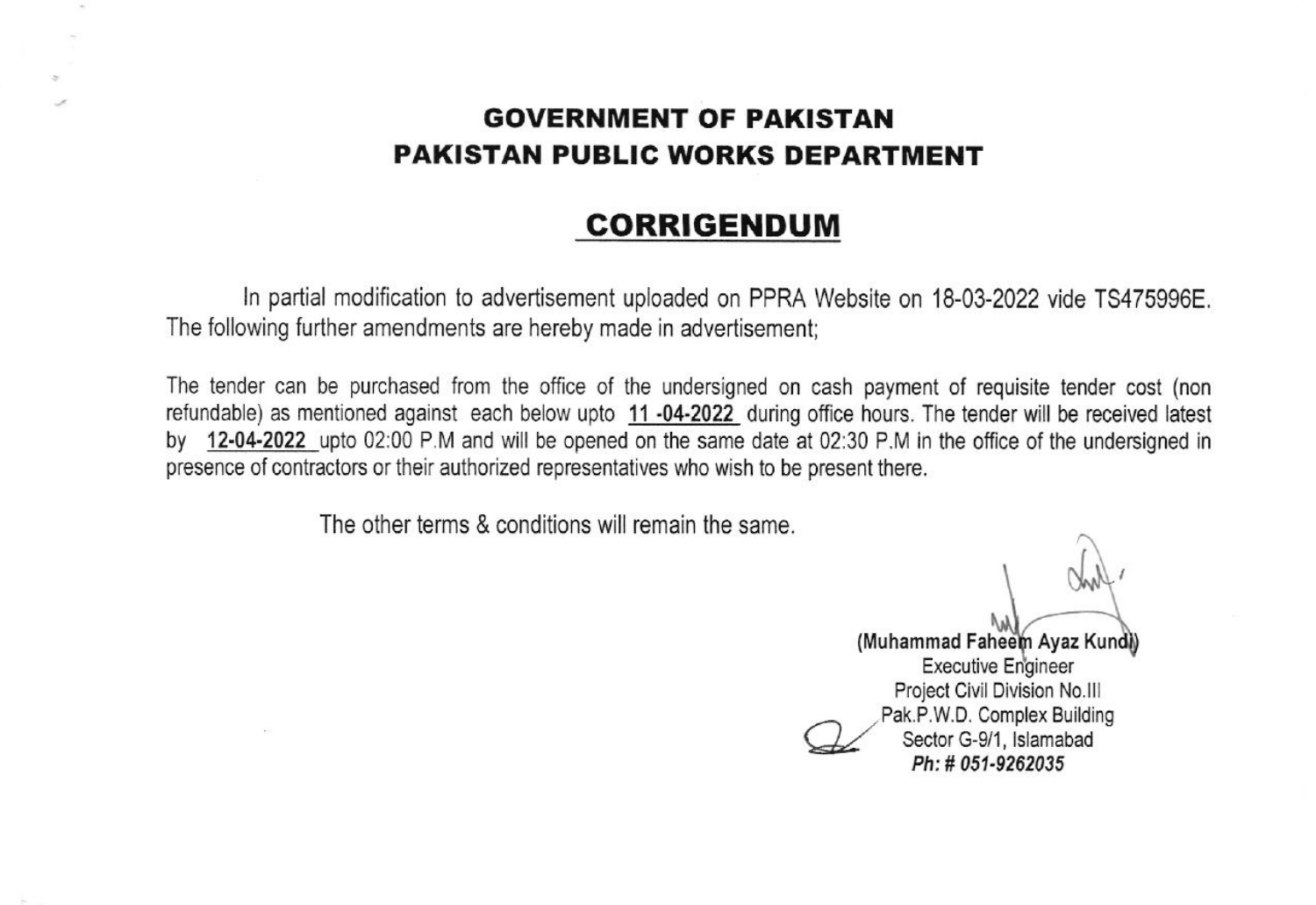### **GOVERNMENT OF PAKISTAN PAKISTAN PUBLIC WORKS DEPARTMENT**

#### **TENDER NOTICE**

Sealed tender on percentage rate basis are invited from P.E.C registered/ PAK.P.W.D approved contractors/firms having proper renewal for the Calendar/Financial year. The contractors/Firms should be registered with Income tax Department and who are on Active Taxpayers list of Federal Board of Revenue having valid GST Registration. The tender can be purchased from the office of the undersigned on cash payment of requisite tender cost (non refundable) as mentioned against each below upto 12 -04-2022 during office hours. The tender will be received latest by 11-04-2022 upto 02:00 P.M and will be opened on the same date at 02:30 P.M in the office of the undersigned in presence of contractors or their authorized representatives who wish to be present there.

### **TERMS & CONDITIONS:**

- $1.$ No tender will be sold by post/ telephonically or on the date of opening of tenders. In case of public holiday the sale and opening will be changed to next working day.
- $2.$ Bid security as mentioned below in shape of deposit at call in favour of Executive Engineer, Project Civil Division No. III, Pak, PWD., Islamabad issued by any Scheduled Bank of Pakistan from the account of applicant firm must be submitted at the time of purchase of bidding documents.
- 3. The contractor must have to submit security clearance certificate from the concerned security agencies of Supreme Court of Pakistan before purchase of tender documents, all the contractors who have got their security clearance for previous years are also directed to get renewal of their security clearance at earliest however they are allowed to participate in bidding process till the renewal of their security clearance.
- $4.$ Under Rule 33(1) of PPRA Rule 2004, the undersigned reserve the right to accept or reject all bids /tenders at any time prior to acceptance of bid/tender.
- 5. The submission of tenders by the contractor implies that he is fully conversant with the site of work, scope of work and terms & conditions laid down in the tender.

| 1<br>Special Repair to Supreme Court of Pakistan Building<br>Islamabad (SH:-Re-upholstery work of 01-Seater Sofa,                                                   |                                                                                                               | 483,680 |             |         |
|---------------------------------------------------------------------------------------------------------------------------------------------------------------------|---------------------------------------------------------------------------------------------------------------|---------|-------------|---------|
| 02-Seater Sofa & Visitor Chair)                                                                                                                                     |                                                                                                               |         | Rs.10,000/- | $500/-$ |
| 2.<br>Special Repair to Supreme Court of Pakistan Building<br>Islamabad (S.H.--False Ceiling, Wall Paneling<br>Texture Paint Work)                                  | and                                                                                                           | 462,666 | Rs.10,000/- | $500/-$ |
| 3<br>Special Repair to Supreme Court of Pakistan Building<br>Islamabad (S.H.--Repairing of Expansion Joints)                                                        |                                                                                                               | 470,140 | Rs.10,000/- | 500/-   |
| Special Repair to Supreme Court of Pakistan Building<br>$\overline{4}$<br>Islamabad (S.H.--P/Placing Furniture)                                                     |                                                                                                               | 406,281 | Rs.10,000/- | $500/-$ |
| Special Repair to Supreme Court of Pakistan Building<br>5<br>Islamabad (S.H. P/Placing Desk & Chair)                                                                |                                                                                                               | 445,400 | Rs.10,000/- | $500/-$ |
| Special Repair to Supreme Court of Pakistan Building<br>6<br>Islamabad (SH: Internal Painting Work of Judges Block<br>Stair Hall Ground, 1st, 2nd & 3rd Floor Area) |                                                                                                               | 275,331 | Rs.10,000/- | $500/-$ |
| $\overline{7}$<br>Special Repair to Supreme Court of Pakistan Building<br>Islamabad (SH:-Repainting to Iron Work & Kerb Stone)                                      |                                                                                                               | 241,754 | Rs.10,000/- | $200/-$ |
| 8<br>Special Repair to Supreme Court of Pakistan Building<br>Islamabad (SH:-Providing and Replacing of Tinted Glass)                                                |                                                                                                               | 475,020 | Rs.10,000/- | $500/-$ |
| 9<br>Visitor's Bench three seater)                                                                                                                                  | Special Repair to Supreme Court of Pakistan Building<br>Islamabad (S.H. Providing and Placing Stainless Steel |         | Rs.10,000/- | $500/-$ |
| Special Repair to Supreme Court of Pakistan Building<br>10<br>Islamabad (S.H.P/F Iron Grating at Damage Portion of<br>Drain)                                        |                                                                                                               | 266,729 | Rs.10,000/- | $500/-$ |